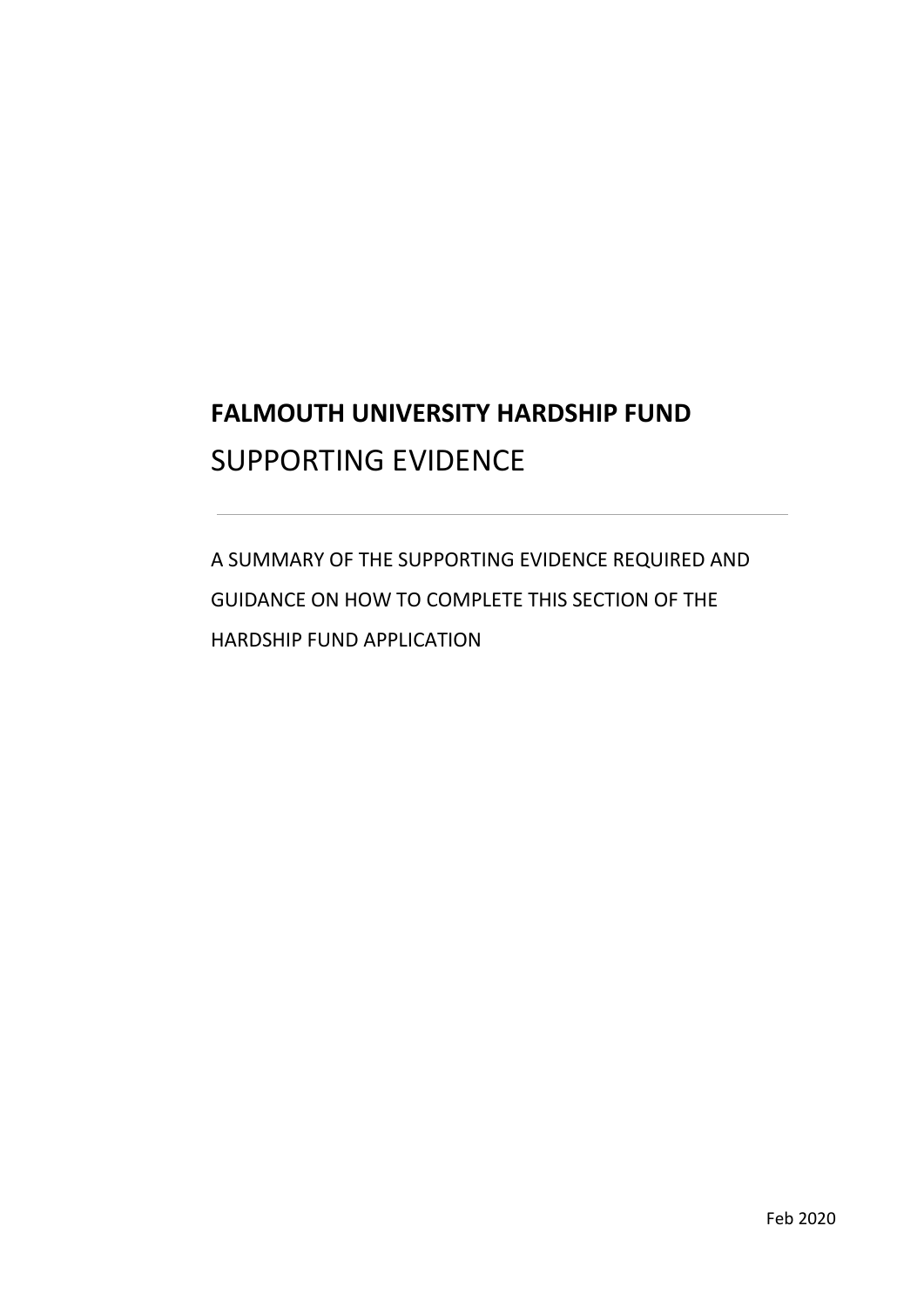THE FALMOUTH UNIVERSITY HARDSHIP FUND IS DESIGNED TO HELP STUDENTS WHO HAVE ENCOUNTERED **UNFORESEEN** FINANCIAL PROBLEMS DURING THE ACADEMIC YEAR. THE ASSESSMENT WILL CONSIDER YOUR INCOME, OUTGOINGS AND ORIGINAL FINANCIAL PLAN AT THE POINT OF ENROLMENT TO THE COURSE.

 THESE NOTES ARE DESIGNED TO HELP YOU UNDERSTAND WHAT INFORMATION IS CONSIDERED SURROUNDING YOUR **SUPPORTING EVIDENCE**.

## **Contents**

 In addition to this information sheet; further guidance is available on each stage of the assessment process:

- General Notes and Terms
- Course Details
- Personal Details
- Expenditure
- Income
- Appeals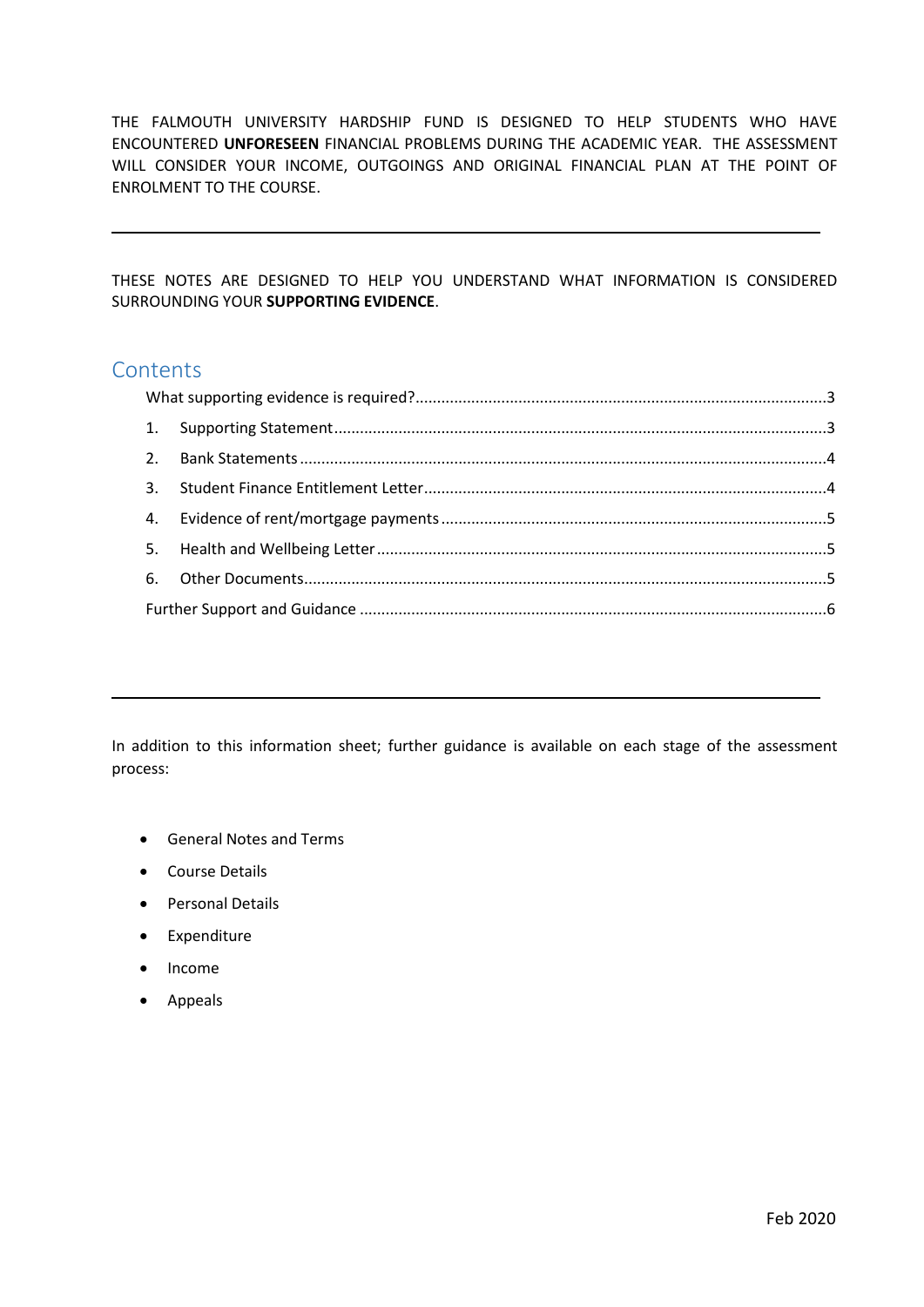# <span id="page-2-0"></span>What supporting evidence is required?

 Students may need to supply some or all the below information to support their Hardship application. Please read the following information to properly understand what is required.

#### All applicants must provide

- 1. A Supporting Statement
- 2. Bank Statements
- 3. Student Finance entitlement letter
- 4. Evidence of rent/mortgage payments

## Some applicants may be required to also include

- 5. Health and Wellbeing letter
- 6. Other Documents

Each item of evidence should be saved separately as a PDF and uploaded under the appropriate section.

## <span id="page-2-1"></span>1. Supporting Statement

#### *To be included by all applicants*

 situation. Please include all pertinent points which you would like the Panel to consider in assessing your Information provided in your Supporting Statement will help the Panel understand the details of your application, remembering to be clear on which issues were 'reasonably unforeseeable'.

 Supporting Statements should be uploaded as a PDF under the Supporting Evidence section of the application.

It is suggested that applicants try to address the following points:

## How did you originally plan to fund the current year of study?

 We expect students to only enrol on their course with a robust financial plan in place. Briefly explain how you planned to pay for all your costs throughout the academic year. We expect all known pre-existing costs to be covered. It is also the students' responsibility to be clear on their eligibility status with Student Finance prior to enrolment.

### What unforeseeable issues have since arisen?

 to financial hardship. This may include issues which have led to higher costs/outgoings, or issues which Please explain the unforeseeable issues which have had a detrimental effect to the above plan, leading have led to a reduced income.

#### What affect have these issues had on you?

Which areas of your life are affected? What are you struggling to pay?

#### What action are you taking to rectify this issue?

 The Hardship Fund is only able to help students in the short term. As such; please explain what steps you are taking to rectify the situation (where possible) in the longer term. This might include finding part-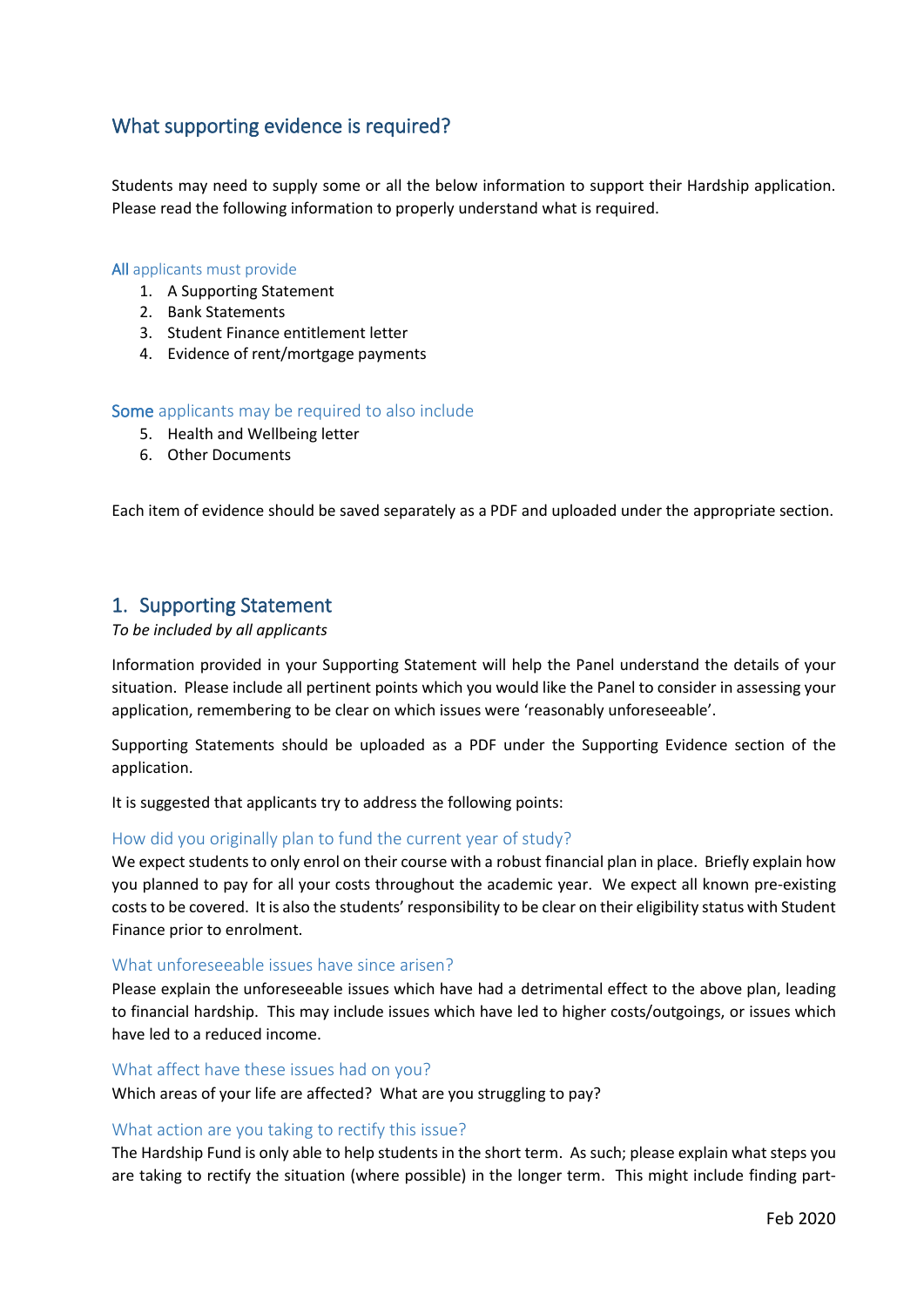time work; resolving issues with Student Finance; seeing university advisers regarding your options or speaking to your bank about overdraft arrangements etc.

## Anything else?

 If you feel there points you want the Assessor to consider which haven't already been covered, please include these in this Supporting Statement. You don't need to include specific figures regarding your income and outgoings if they have already been covered elsewhere in the application.

## <span id="page-3-0"></span>2. Bank Statements

## *To be included by all applicants*

All applicants need to submit bank statements, covering the previous 3 months, in order to support their application. Please ensure that:

- Statements are written in English and be for an account with a UK bank or building society.
- They must cover the 3 months leading up to the submission of the Hardship Fund application.
- • Statements should be included for your primary day-to-day account. Statements should also be included for any other account which you use to manage your maintenance support (student loan).
- For any transaction (credit or debit) of over £100 please note beside it what it was for (see below).
- code. This is so an additional check can be made prior to any potential Hardship award being • At least one page of your Bank Statements must include your name; account number and sort processed.

 If the Panel decide to make you an award, you will be contacted regarding the submission of your bank details, prior to payment.

## Annotating your statements

 If you have any credit/debits on your statements for more than £100 which are not clearly explained by the description; please annotate your statements to clarify the reason for the transaction. Writing a short note in ink on the statements, prior to scanning, will help the Panel better understand your situation and ongoing commitments. Typically, this might include rent payments going to an individual.

All statements should be uploaded as a PDF under the Supporting Evidence section of the application.

## <span id="page-3-1"></span>3. Student Finance Entitlement Letter

## *To be included by all applicants*

 All UK applicants **must** include a copy of their Student Finance entitlement letter for the current academic year. These needs to clearly state the total amount of payments being made to you; typically consisting of Maintenance Loan. EU and International students should include evidence of any maintenance funding they receive from their home government.

 A copy of your entitlement letter should be uploaded as a PDF under the Supporting Evidence section of the application. If you have not yet received such a letter, then please state this in your Supporting Statement.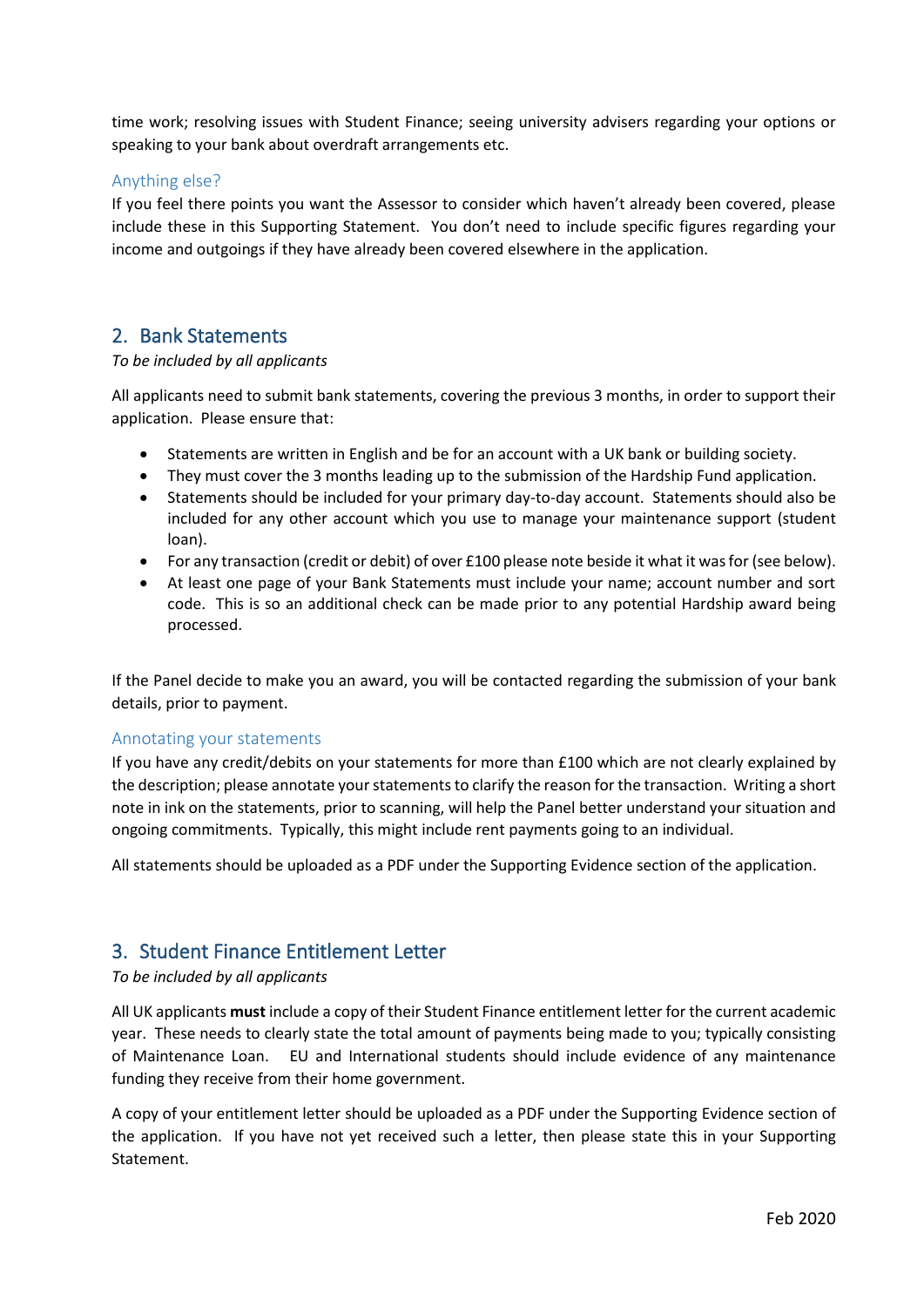# <span id="page-4-0"></span>4. Evidence of rent/mortgage payments

## *To be included by all applicants*

 If an application states there is an obligation to pay either rent or mortgage costs, please provide a copy of your tenancy or mortgage agreement. Not all pages of such documents are required, but the Panel needs to clearly see:

- The name of the student on the agreement
- The amount(s) due and the regularity of payments
- The period covered by the agreement
- The address of the property for which payments are being made
- The names of any other tenants/owners

 Your tenancy or mortgage agreement should be uploaded as a PDF under the Supporting Evidence section of the application.

# <span id="page-4-1"></span>5. Health and Wellbeing Letter

*To be included by some applicants, where relevant* 

 If you have health issues which are affecting your ability to manage money, or maintain part-time work, then a supporting letter from a professional is needed. This is likely to be someone who is aware of your situation, such as a doctor; counsellor; or other health professional. The Panel requires their letter to include the following points:

- How the student's health issues have detrimentally affected their ability to work and/or manage money
- The periods affected and whether the condition is still current
- • Any further information which will help the assessor make a fair and suitable decision on the students' financial situation – with specific reference to how the health issues affect the ability to manage money, or maintain part-time work
- • To include Name and position of the professional completing the letter (which needs to be printed on headed paper).

 Without a Health and Wellbeing Letter, the Panel will be unable to consider claims of serious hardship brought about through ill-health.

 If you are providing a Health and Wellbeing Letter, it should be uploaded as a PDF under the Supporting Evidence section of the application.

# <span id="page-4-2"></span>6. Other Documents

*To be included by some applicants, where relevant* 

 If you are in receipt of any benefits or have other significant financial commitments, please ensure you upload relevant supporting evidence. This might include a scanned copy of an eligibility letter; payment schedule or debt plan. Please provide such evidence if you (the applicant) are in receipt of any of the following: